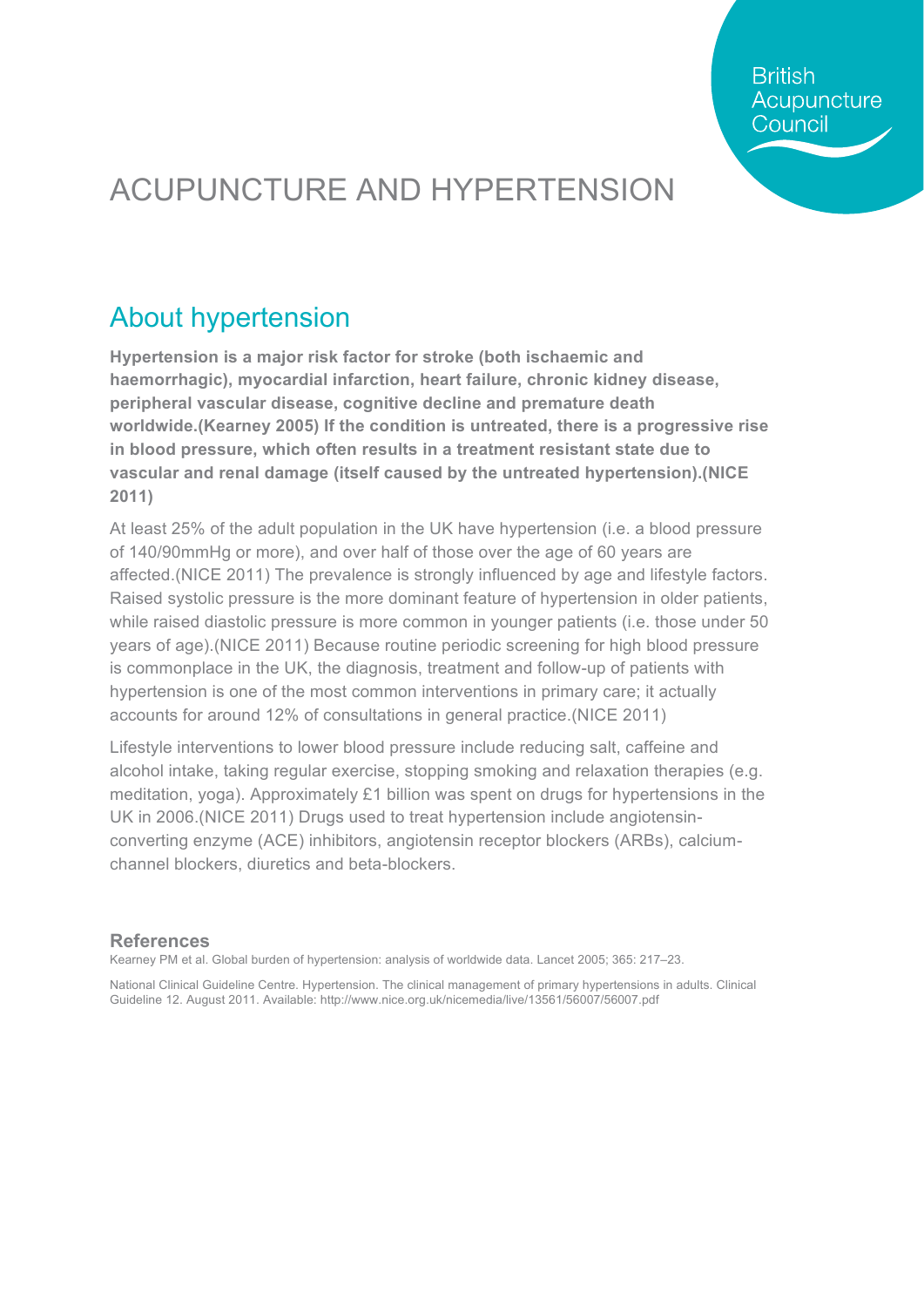#### How acupuncture can help

This Factsheet focuses on the evidence for acupuncture in the treatment of hypertension.

Three systematic reviews, one of moxibustion (Kim 2010a) and two of acupuncture (Kim 2010b; Lee 2009) all concluded that there were too few trials, and that the existing trials were not of high enough quality and had had results that were too mixed, to be able to draw any firm conclusions about the effects of acupuncture on hypertension. Randomised controlled trials published since these reviews suggest that acupuncture could be beneficial in the treatment of hypertension, although all have been small or very small studies. One found that acupuncture was more effective than the antihypertensive drug valsartan. (Chen 2010a). Two found that acupuncture reduced blood pressure, probably by its effects on vascular endothelial dysfunction (Chen 2010b; Park 2010). Another two looked at electroacupuncture, and one found it to have long-term antihypertensive effects (Yang 2010), while the other found that it reduced systolic but not diastolic blood pressure (Zhang 2009). Finally, one trial found that TCM-based acupuncture reduced 24-hour ambulatory blood pressure (Brinkhaus 2008).

In general, acupuncture is believed to stimulate the nervous system and cause the release of neurochemical messenger molecules. The resulting biochemical changes influence the body's homeostatic mechanisms, thus promoting physical and emotional well-being.

Research has shown that acupuncture treatment may specifically help to lower blood pressure by:

- Regulating endothelium-derived vasoconstrictors (endothelin-1) and vasodilators (calcitonin gene-related peptide, nitric oxide and nitric oxide synthase) (Wang 2011a; Wang 2011b; Pan 2010; Hwang 2008; Kim 2006)
- Acting on areas of the brain known to reduce sensitivity to pain and stress, as well as promoting relaxation and deactivating the 'analytical' brain, which is responsible for anxiety and worry (Hui 2010; Hui 2009);
- Increasing the release of adenosine, which has antinociceptive properties (Goldman 2010);
- Reducing inflammation, by promoting release of vascular and immunomodulatory factors (Kavoussi 2007).

#### About the British Acupuncture Council

With over 3000 members, the British Acupuncture Council (BAcC) is the UK's largest professional body for traditional acupuncturists. Membership of the BAcC guarantees excellence in training, safe practice and professional conduct. To find a qualified traditional acupuncturist, contact the BAcC on 020 8735 0400 or visit www.acupuncture.org.uk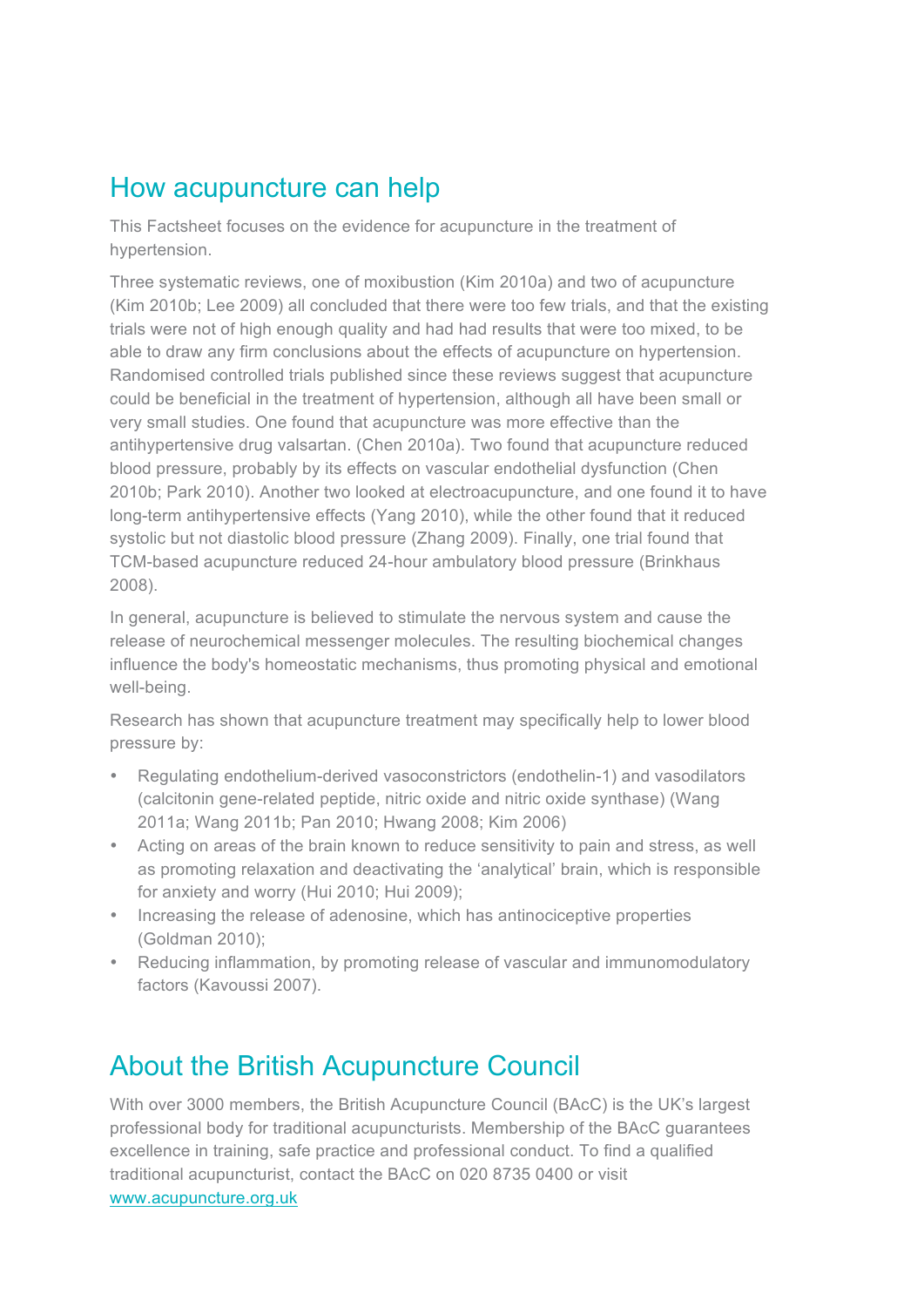# ACUPUNCTURE AND HYPERTENSION

### The evidence

| <b>Research</b>                                                                                                                      | <b>Conclusion</b>                                                                                                                                                                                                                                                                                                                                                                                                                                                                                                                                                                                                                                                                                                                                                                                                                                                                                                                                                                                                                                                                                                                                                                                                                                                                                                                                                                                                                                                                           |
|--------------------------------------------------------------------------------------------------------------------------------------|---------------------------------------------------------------------------------------------------------------------------------------------------------------------------------------------------------------------------------------------------------------------------------------------------------------------------------------------------------------------------------------------------------------------------------------------------------------------------------------------------------------------------------------------------------------------------------------------------------------------------------------------------------------------------------------------------------------------------------------------------------------------------------------------------------------------------------------------------------------------------------------------------------------------------------------------------------------------------------------------------------------------------------------------------------------------------------------------------------------------------------------------------------------------------------------------------------------------------------------------------------------------------------------------------------------------------------------------------------------------------------------------------------------------------------------------------------------------------------------------|
| <b>Systematic reviews</b>                                                                                                            |                                                                                                                                                                                                                                                                                                                                                                                                                                                                                                                                                                                                                                                                                                                                                                                                                                                                                                                                                                                                                                                                                                                                                                                                                                                                                                                                                                                                                                                                                             |
| Kim JI et al. Moxibustion for<br>hypertension: a systematic review. BMC<br>Cardiovasc Disord 2010a; 10: 33.                          | A systematic review that included four randomised controlled<br>trials of moxibustion as a treatment for hypertension. Two of the<br>trials failed to report favourable effects of moxibustion on blood<br>pressure (BP) compared to the control (antihypertensive drug<br>treatment alone). A third trial showed significant effects of<br>moxibustion as an adjunct to antihypertensive drug therapy<br>compared to drug therapy alone. The fourth trial addressed the<br>immediate blood pressure-lowering effects of moxibustion<br>compared to no treatment. The reviewers concluded that there is<br>insufficient evidence to suggest that moxibustion is an effective<br>treatment for hypertension.                                                                                                                                                                                                                                                                                                                                                                                                                                                                                                                                                                                                                                                                                                                                                                                 |
| Kim LW, Zhu J. Acupuncture for<br>essential hypertension. Altern Ther<br>Health Med 2010b; 16: 18-29.                                | A review that pooled data from 20 trials comparing acupuncture<br>with sham acupuncture, antihypertensive drugs, Chinese herbal<br>medicine, or exercise for the treatment of essential hypertension.<br>Acupuncture arms achieved significant effect modification on<br>blood pressure compared with control arms (19 comparisons:<br>systolic blood pressure [SBP]: mean difference -4.23 mmHg,<br>95% confidence intervals -6.47 to -1.99; diastolic blood pressure<br>[DBP]: -2.53, -3.99 to -1.08). In high-quality trials, blood pressure<br>was significantly lower with acupuncture plus antihypertensive<br>drugs than with sham-acupuncture plus anti-hypertensives (two<br>comparisons: SBP: -5.72 mmHg, -8.77 to -2.68; DBP: -2.80, -<br>5.07 to -0.54). In trials that used the principles of TCM syndrome<br>differentiation, the reviewers found a significant blood pressure<br>reduction with acupuncture compared to controls (11<br>comparisons: SBP: -6.46 mmHg, -8.04 to -4.87; DBP: -3.07, -<br>4.17 to -1.96). In contrast, in trials not using the principles of<br>syndrome differentiation, no significant reduction in blood<br>pressure was seen with acupuncture compared to controls (eight<br>comparisons: SBP: -1.55 mmHg, -5.39 to 2.29; DBP: -2.12, -4.97<br>to 0.73), with significant heterogeneity. The researchers<br>concluded that, because of the paucity of rigorous trials and the<br>mixed results, their findings provide limited conclusions. |
| Lee H et al. Acupuncture for lowering<br>blood pressure: systematic review and<br>meta-analysis. Am J Hypertens. 2009;<br>22: 122-8. | A systematic review including 11 randomised controlled trials<br>that estimated the effect of acupuncture on blood pressure (BP)<br>in hypertensive patients. Data from three sham-controlled trials<br>were pooled: systolic BP (SBP) change was not statistically<br>significant (mean difference -5 mm Hg, 95% CI (-12, 1), $P =$<br>0.12) and acupuncture only marginally reduced diastolic BP<br>(DBP) by 3 mm Hg (95% CI (-6, 0), p=0.05). When given with<br>antihypertensive medication, acupuncture significantly reduced<br>SBP (-8 mm Hg, 95% CI (-10, -5), p<0.00001) and DBP (-4 mm<br>Hg, 95% CI (-6, -2), p<0.0001). In four studies, acupuncture was                                                                                                                                                                                                                                                                                                                                                                                                                                                                                                                                                                                                                                                                                                                                                                                                                        |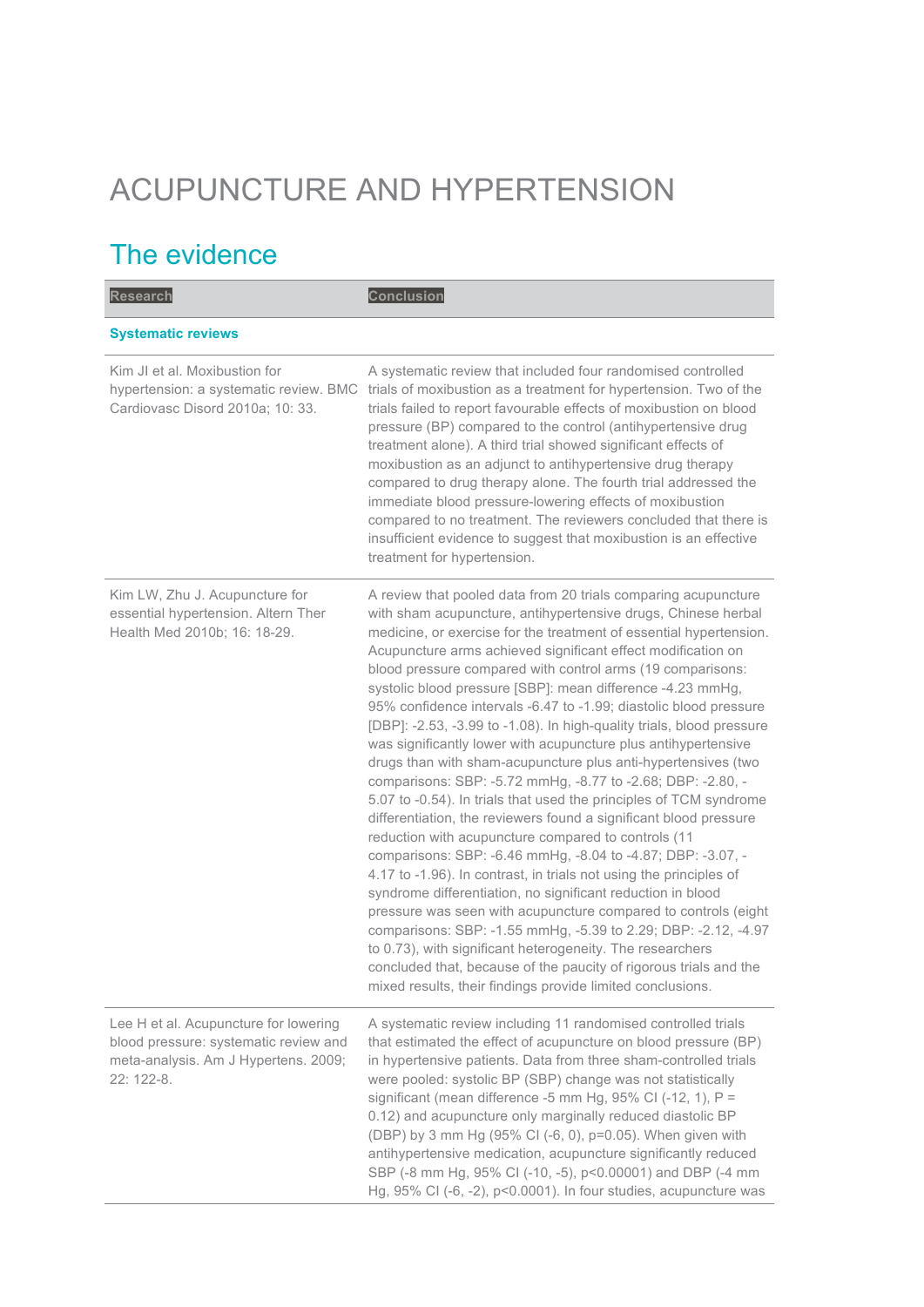found to be noninferior to antihypertensive medication. Other studies comparing acupuncture with various control procedures had inconsistent findings. The reviewers concluded that, considering the limitations of the four noninferiority studies and the results of the meta-analysis of the three sham-controlled studies, the notion that acupuncture may lower high BP is inconclusive.

| Chen NY et al. Observation on<br>therapeutic effect of acupuncture in the<br>treatment of German hypertension<br>patients [Article in Chinese]. Zhen Ci<br>Yan Jiu 2010a; 35: 462-6.                                                     | A randomised controlled trial that compared the clinical effects of<br>acupuncture and medication (valsartan) in the treatment of 80<br>patients with hypertension. A total of 18 (45.0%) of the patients<br>on valsartan and 27 (67.5%) of those treated with acupuncture<br>experienced marked improvement in the reduction of blood<br>pressure; 14 (35.0%) and 11 (27.5%) were improved, 8 (20.0%)<br>and 2 (5.0%) failed, with the effective rates being 80.0% and<br>95.0%, respectively. The therapeutic effect of the acupuncture<br>group was significantly superior to that of the medication group<br>in improving hypertension (p<0.05). The researchers concluded<br>that acupuncture is superior to valsartan in relieving<br>hypertension.                                                                                                                                                                                                 |
|------------------------------------------------------------------------------------------------------------------------------------------------------------------------------------------------------------------------------------------|-----------------------------------------------------------------------------------------------------------------------------------------------------------------------------------------------------------------------------------------------------------------------------------------------------------------------------------------------------------------------------------------------------------------------------------------------------------------------------------------------------------------------------------------------------------------------------------------------------------------------------------------------------------------------------------------------------------------------------------------------------------------------------------------------------------------------------------------------------------------------------------------------------------------------------------------------------------|
| Chen J et al. Therapeutic effect on<br>essential hypertension treated with<br>combined therapy of acupuncture and<br>medication [Article in Chinese].<br>Zhongguo Zhen Jiu 2010b; 30: 896-8.                                             | A randomised controlled trial that compared acupuncture plus<br>medication (felodipine) with medication alone in 60 patients with<br>essential hypertension. Blood pressure declined in both groups.<br>The total effective rate in the combined treatment group was<br>86.7% (26/30), which was superior to that of 73.3% (22/30) in<br>the medication alone group. After treatment, the plasma e-<br>selectin (an endothelial leukocyte adhesion molecule associated<br>with raised levels in hypertension patients) content in both<br>groups decreased (both $P < 0.01$ ), although more in the<br>combination group than the medication only group (p<0.01).<br>Endothelial nitric oxide synthetase (eNOS, a vasodilator)<br>increased in the combination group only (P<0.01). The<br>researchers concluded that the mechanism of acupuncture on<br>blood pressure probably relies on the improvements in vascular<br>endothelial cellular function. |
| Yang DH. Effect of electroacupuncture<br>on Quchi (LI 11) and Taichong (LR 3)<br>on blood pressure variability in young<br>patients with hypertension [Article in<br>Chinese]. Zhongguo Zhen Jiu 2010; 30:<br>547-50.                    | A randomised controlled trial that compared the therapeutic<br>effects of electroacupuncture and medication (captopril) on blood<br>pressure variability in 60 young patients with hypertension.<br>Electroacupuncture reduced systolic pressure and diastolic<br>pressure ( $p$ <0.01), as did captopril ( $p$ <0.05), with no significant<br>difference between the two groups. The researchers concluded<br>that electroacupuncture has long-term antihypertensive effects<br>and improves day-night rhythm variation in young patients with<br>hypertension.                                                                                                                                                                                                                                                                                                                                                                                          |
| Park JM et al. The acute effect of<br>acupuncture on endothelial dysfunction<br>in patients with hypertension: a pilot,<br>randomized, double-blind, placebo-<br>controlled crossover trial. J Altern<br>Complement Med 2010; 16: 883-8. | A double-blind placebo-controlled randomised controlled trial<br>that assessed whether acupuncture improves endothelial<br>dysfunction in patients with hypertension and compared the<br>effects of different acupoints. Fifteen patients with essential<br>hypertension were included. Flow-mediated dilation (FMD) and<br>blood pressure were assessed before and after acupuncture                                                                                                                                                                                                                                                                                                                                                                                                                                                                                                                                                                     |

**Randomised controlled trials**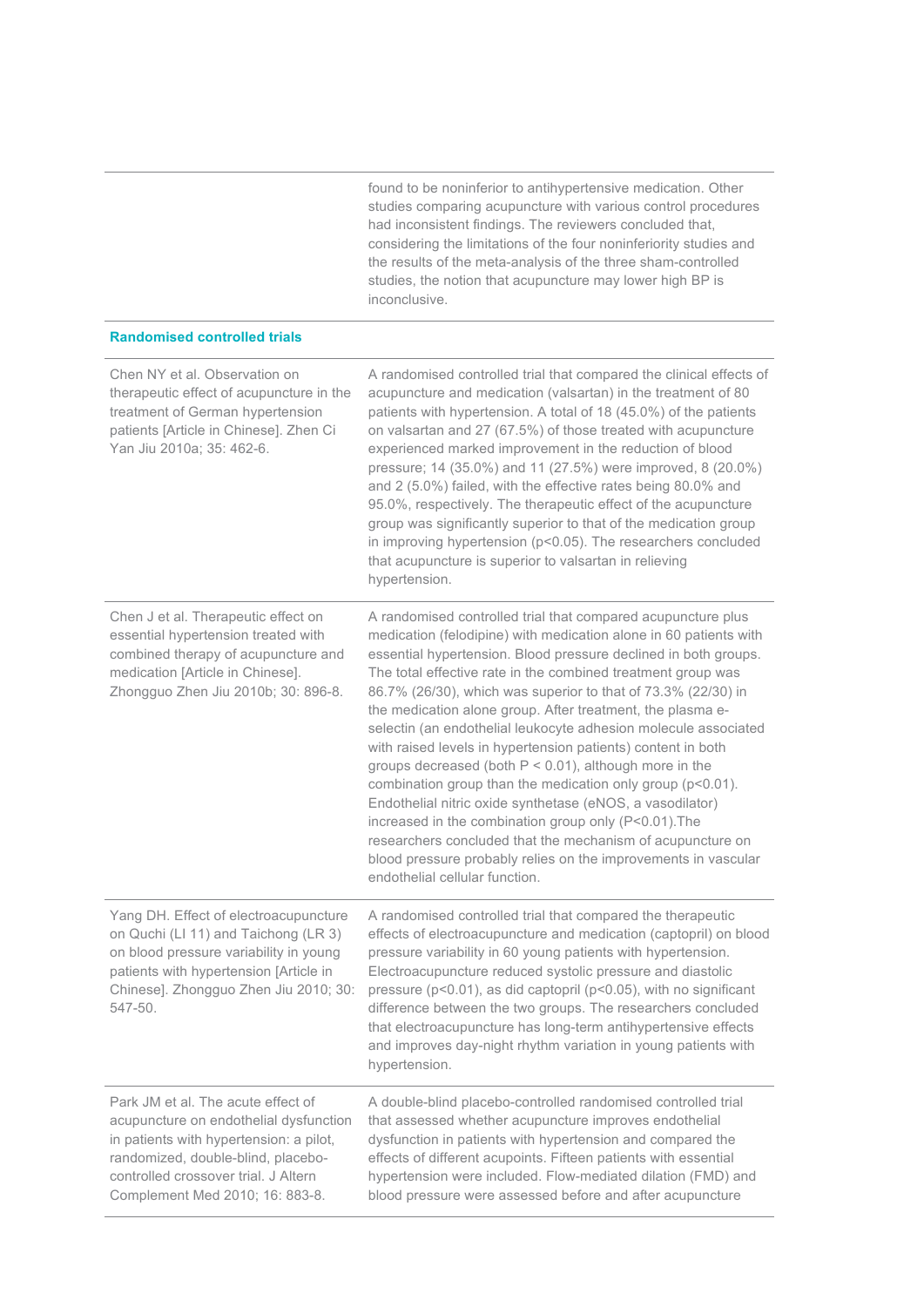|                                                                                                                                       | treatment. FMD significantly improved with the acupuncture<br>treatment at ST 36 (0.266 mm to 0.306 mm, p=0.003) and ST 36<br>plus PC 6 (0.284 mm to 0.332 mm, p<0.001). In contrast, FMD<br>was unchanged after the acupuncture treatment at PC 6 or the<br>placebo treatment. Both the ST 36 and combined ST 36 + PC 6<br>treatments were significantly better than placebo. The<br>researchers concluded that the acute treatment of acupuncture<br>in hypertensive patients improves endothelial dysfunction, which<br>could be of clinical importance to prevent the progression of<br>cardiovascular diseases in hypertensive patients.                                                                                                                                                                                                                                                                                                                                                                               |
|---------------------------------------------------------------------------------------------------------------------------------------|-----------------------------------------------------------------------------------------------------------------------------------------------------------------------------------------------------------------------------------------------------------------------------------------------------------------------------------------------------------------------------------------------------------------------------------------------------------------------------------------------------------------------------------------------------------------------------------------------------------------------------------------------------------------------------------------------------------------------------------------------------------------------------------------------------------------------------------------------------------------------------------------------------------------------------------------------------------------------------------------------------------------------------|
| Zhang J et al. Effects of electrical<br>stimulation of acupuncture points on<br>blood pressure. J Chiropr Med. 2009<br>Mar;8(1):9-14. | A randomised controlled trial that investigated the effects of<br>electrical stimulation of acupuncture points on blood pressure in<br>27 people with normal or elevated blood pressure. Systolic blood<br>pressure decreased significantly in the electrical acupuncture<br>group, from 117.8 mm Hg before treatment to 110.1 mm Hg after<br>treatment (p<0.05). The mean diastolic blood pressure fell, but<br>not significantly, from 78.1 mm Hg before treatment to 74.8 mm<br>Hg (p>0.05) after treatment. Neither systolic nor diastolic blood<br>pressures fell in the control group. The researchers concluded<br>that electrical stimulation of acupuncture points reduced systolic<br>blood pressure but not the diastolic blood pressure in people<br>with normal or elevated blood pressure.                                                                                                                                                                                                                    |
| Brinkhaus B. Acupuntura en pacientes<br>con hipertensión arterial. Revista<br>Internacional de Acupuntura 2008; 2:<br>$39 - 40.$      | A single-blind randomised controlled clinical trial that<br>investigated whether traditional Chinese medicine acupuncture<br>is able to lower blood pressure in 160 patients with<br>uncomplicated arterial hypertension In the active acupuncture<br>group, mean 24-hour ambulatory systolic and diastolic blood<br>pressures decreased significantly after treatment by 5.4 mm Hg<br>(95% Cl, 3.2 to 7.6) and 3.0 mm Hg (95% Cl, 1.5 to 4.6),<br>respectively. The sham acupuncture control group showed no<br>significant response and at the end of the course it was 6.4 mm<br>and 3.7 mm higher than the active group for systolic and<br>diastolic readings. At 3 and 6 months, mean systolic and<br>diastolic blood pressures returned to pre-treatment levels in the<br>active treatment group. The researchers concluded that<br>acupuncture according to traditional Chinese medicine, but not<br>sham acupuncture, significantly lowered mean 24-hour<br>ambulatory blood pressures after 6 weeks of treatment. |
| <b>Possible mechanisms of acupuncture</b>                                                                                             |                                                                                                                                                                                                                                                                                                                                                                                                                                                                                                                                                                                                                                                                                                                                                                                                                                                                                                                                                                                                                             |

L

| Wang L et al. Effects of reinforcing and<br>reducing methods by twirling and<br>rotating the needle on contents of<br>CGRP and NO in rats with stress-<br>induced hypertension [Article in<br>Chinese]. Zhongguo Zhen Jiu 2011a;<br>$31:337-41.$ | A randomised controlled animal study that found acupuncture<br>increased the contents of calcitonin gene-related peptide<br>(CGRP) and nitric oxide (NO) in rats with stress-induced<br>hypertension, thereby causing a fall in blood pressure. |
|--------------------------------------------------------------------------------------------------------------------------------------------------------------------------------------------------------------------------------------------------|-------------------------------------------------------------------------------------------------------------------------------------------------------------------------------------------------------------------------------------------------|
| Wang JY et al. Effect of moderate                                                                                                                                                                                                                | A randomised controlled animal study that found moderate-                                                                                                                                                                                       |
| acupuncture-stimulation of "Taichong"                                                                                                                                                                                                            | stimulation of Liv 3 can lower blood pressure and plasma                                                                                                                                                                                        |
| (LR 3) on blood pressure and plasma                                                                                                                                                                                                              | endothelin (ET-1) levels in rats with spontaneous hypertension.                                                                                                                                                                                 |
| endothelin-1 levels in spontaneous                                                                                                                                                                                                               | The reduced level of plasma ET-1 may be one of its                                                                                                                                                                                              |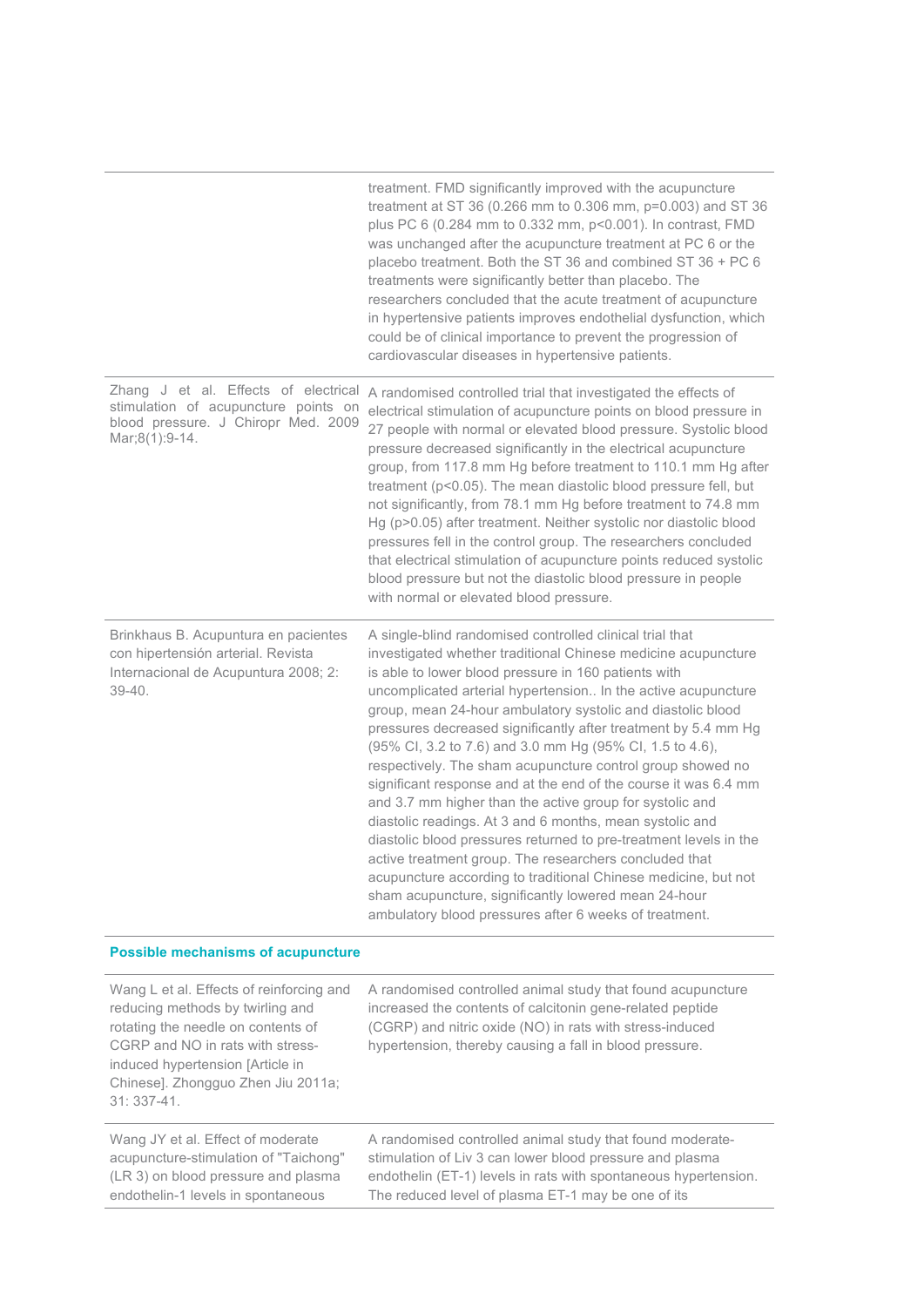| hypertension rats [Article in Chinese].<br>Zhen Ci Yan Jiu 2011b; 36: 36-9.                                                                                                                                               | mechanisms underlying improving hypertension.                                                                                                                                                                                                                                                                                                                                                                                                                                                                                                                                                                                                                                                                                                                                                                                                                                                                                                                                                                                                                   |
|---------------------------------------------------------------------------------------------------------------------------------------------------------------------------------------------------------------------------|-----------------------------------------------------------------------------------------------------------------------------------------------------------------------------------------------------------------------------------------------------------------------------------------------------------------------------------------------------------------------------------------------------------------------------------------------------------------------------------------------------------------------------------------------------------------------------------------------------------------------------------------------------------------------------------------------------------------------------------------------------------------------------------------------------------------------------------------------------------------------------------------------------------------------------------------------------------------------------------------------------------------------------------------------------------------|
| Pan P et al. Effects of electro-<br>acupuncture on endothelium-derived<br>endothelin-1 and endothelial nitric oxide<br>synthase of rats with hypoxia-induced<br>pulmonary hypertension. Exp Biol Med<br>2010; 235: 642-8. | An animal study that investigated whether electro-acupuncture<br>on bladder-13 and -15 points can protect against chronic<br>hypoxia-induced pulmonary hypertension (PH) by regulating<br>endothelium-derived endothelin (ET)-1 and endothelial nitric<br>oxide synthase (eNOS). The results indicated that treatment with<br>electro-acupuncture could protect against hypoxia-induced PH,<br>possibly by regulating the balance of endothelium-derived<br>vasoconstrictors and vasodilators.                                                                                                                                                                                                                                                                                                                                                                                                                                                                                                                                                                  |
| Goldman N et al. Adenosine A1<br>receptors mediate local anti-nociceptive<br>effects of acupuncture. Nat Neurosci<br>2010; May 30.                                                                                        | A study showing that the neuromodulator adenosine, which has<br>anti-nociceptive properties, was released during acupuncture in<br>mice, and that its anti-nociceptive actions required adenosine A1<br>receptor expression. Direct injection of an adenosine A1 receptor<br>agonist replicated the analgesic effect of acupuncture. Inhibition<br>of enzymes involved in adenosine degradation potentiated the<br>acupuncture-elicited increase in adenosine, as well as its anti-<br>nociceptive effect. The researchers concluded that their<br>observations indicate that adenosine mediates the effects of<br>acupuncture and that interfering with adenosine metabolism may<br>prolong the clinical benefit of acupuncture.                                                                                                                                                                                                                                                                                                                               |
| Hui KK et al. Acupuncture, the limbic<br>system, and the anticorrelated networks<br>of the brain. Auton Neurosci 2010; 157:<br>81-90.                                                                                     | Studies have shown that acupuncture stimulation, when<br>associated with sensations comprising deqi, evokes deactivation<br>of a limbic-paralimbic-neocortical network, as well as activation<br>of somatosensory brain regions. These networks closely match<br>the default mode network and the anti-correlated task-positive<br>network. The effect of acupuncture on the brain is integrated at<br>multiple levels, down to the brainstem and cerebellum and<br>appears to go beyond either simple placebo or somatosensory<br>needling effects. Needling needs to be done carefully, as very<br>strong or painful sensations can attenuate or even reverse the<br>desired effects. Their results suggest that acupuncture mobilises<br>the functionally anti-correlated networks of the brain to mediate<br>its actions, and that the effect is dependent on the<br>psychophysical response. They discuss potential clinical<br>application to disease states including chronic pain, major<br>depression, schizophrenia, autism, and Alzheimer's disease. |
| Hui K.K.-S. The salient characteristics<br>of the central effects of acupuncture<br>needling: limbic-paralimbic-neocortical<br>network modulation. Human Brain<br>Mapping 2009; 30: 1196-206.                             | This study assessed the results of fMRI on 10 healthy adults<br>during manual acupuncture at 3 acupuncture points and a sham<br>point on the dorsum of the foot. Although certain differences<br>were seen between real and sham points, the hemodynamic and<br>psychophysical responses were generally similar for all 4 points.<br>Acupuncture produced extensive deactivation of the limbic-<br>paralimbic-neocortical system. Clusters of deactivated regions<br>were seen in the medial prefrontal cortex, the temporal lobe and<br>the posterior medial cortex. The sensorimotor cortices, thalamus<br>and occasional paralimbic structures such as the insula and<br>anterior middle cingulate cortex showed activation. The<br>researchers concluded that their results provided additional<br>evidence that acupuncture modulates the limbic-paralimbic-<br>neocortical network. They hypothesised that acupuncture may                                                                                                                                |